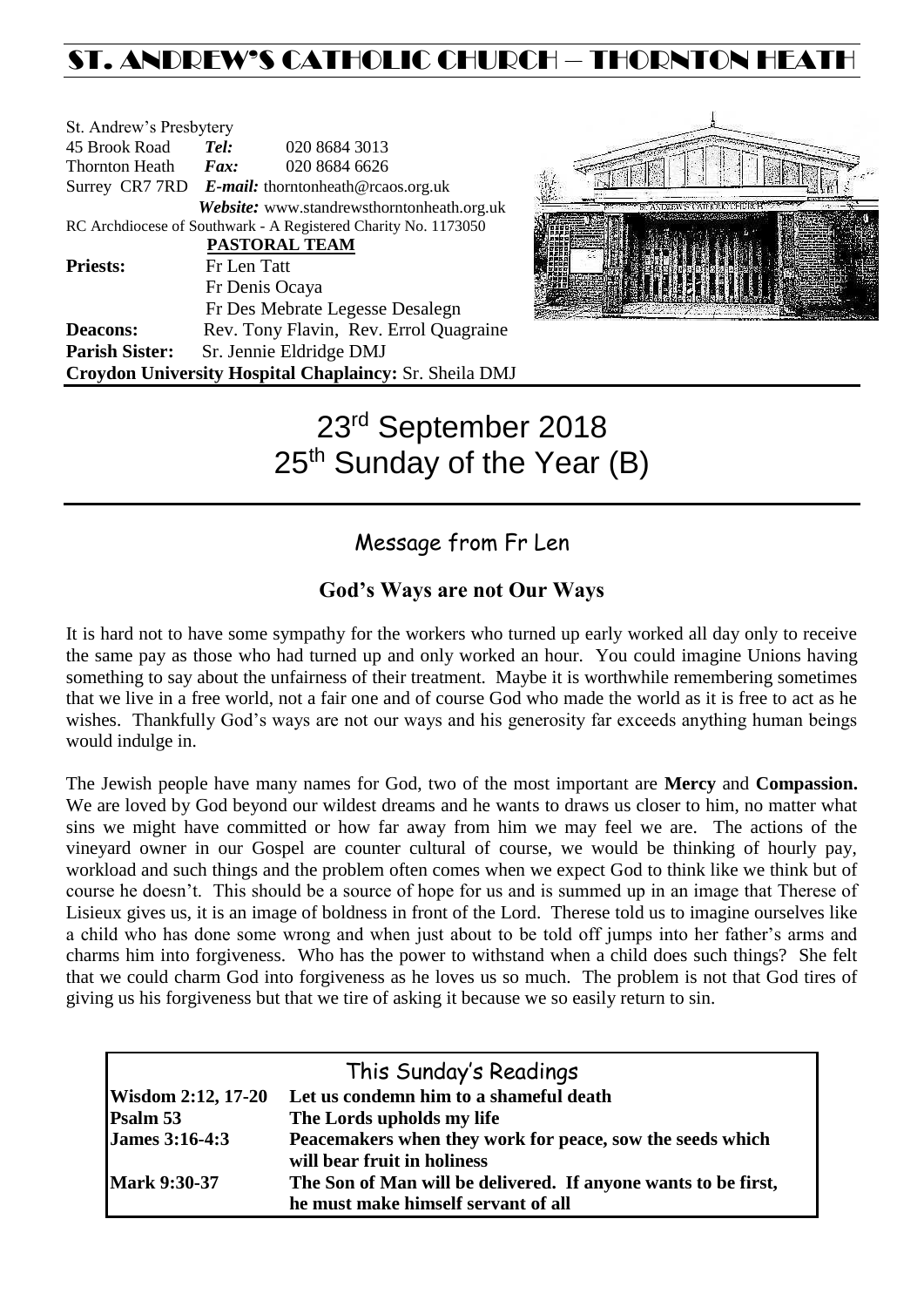| Diary for the Week                             |                    |                                        |                                 |  |  |  |  |
|------------------------------------------------|--------------------|----------------------------------------|---------------------------------|--|--|--|--|
| Sunday 23 <sup>rd</sup> September              |                    | 6.00pm (Saturday) First Mass of Sunday | Laura Anne Murtagh RIP (Anniv)  |  |  |  |  |
| 25 <sup>th</sup> Sunday of the Year            |                    |                                        |                                 |  |  |  |  |
| (B)                                            | 9.30am             | Mass                                   | Elsie O'Shea RIP                |  |  |  |  |
|                                                | 11.30am            | Mass                                   | Valentina Guinto                |  |  |  |  |
|                                                | 5.00pm             | <b>Rosary</b>                          |                                 |  |  |  |  |
|                                                | $5.15 - 5.45$ pm   | <b>Exposition and Benediction</b>      |                                 |  |  |  |  |
|                                                | 6.00 <sub>pm</sub> | Mass                                   | Parishioners                    |  |  |  |  |
|                                                | $7.00 - 9.00$ pm   | <b>Charismatic Prayer Group</b>        |                                 |  |  |  |  |
| Monday 24 <sup>th</sup> September              | 7.30am             | Mass                                   | Paul Etuka RIP                  |  |  |  |  |
| Our Lady of Walsingham                         | 10.00am            | Mass                                   | <b>Eldred Jones RIP</b>         |  |  |  |  |
| Prov 3:27-34                                   | $4.00 - 5.00$ pm   | <b>School forms</b>                    |                                 |  |  |  |  |
| Lk 8:16-18                                     | $5.45 - 7.15$ pm   | <b>Beavers (hall)</b>                  |                                 |  |  |  |  |
|                                                | $7.00 - 8.00$ pm   | <b>Parish Surgery</b>                  |                                 |  |  |  |  |
|                                                | $7.00 - 8.00$ pm   | <b>Exposition and Adoration</b>        |                                 |  |  |  |  |
|                                                | $7.30 - 9.00$ pm   | Scouts (hall)                          |                                 |  |  |  |  |
| Tuesday 25 <sup>th</sup> September             | 7.30am             | <b>Mass</b>                            | <b>Clementina Fernandes RIP</b> |  |  |  |  |
| Feria                                          | 10.00am            | <b>Mass</b>                            | <b>Holy Souls</b>               |  |  |  |  |
| Prov 21:1-6. 10-13                             | $6.00 - 7.00$ pm   | <b>School forms</b>                    |                                 |  |  |  |  |
| Lk 8:19-21                                     | 6.30pm             | R.C.I.C. (hall)                        |                                 |  |  |  |  |
|                                                | 7.45pm             | R.C.I.A. (hall)                        |                                 |  |  |  |  |
| Wednesday $2\overline{6^{th}}$ September       | 7.30am             | <b>Mass</b>                            | Deceased Freeman Family RIP     |  |  |  |  |
| Saints Cosmas & Damian                         | 10.00am            | <b>Mass</b>                            | <b>Holy Souls</b>               |  |  |  |  |
| Prov 30:5-9                                    | 2.00 <sub>pm</sub> | <b>Active Retirement Group</b>         |                                 |  |  |  |  |
| $Lk$ 9:1-6                                     | 6.00pm             | <b>Lectio Divina Group (hall)</b>      |                                 |  |  |  |  |
|                                                | 7.30pm             | <b>Legion of Mary (hall)</b>           |                                 |  |  |  |  |
| Thursday 27 <sup>th</sup> September            | 7.30am             | Mass                                   | <b>Holy Souls</b>               |  |  |  |  |
| St Vincent de Paul                             | 10.00am            | Mass                                   | For the Church                  |  |  |  |  |
| Eccl 1:2-11                                    | $7.00 - 8.30$ pm   | <b>Cubs (St James the Great)</b>       |                                 |  |  |  |  |
| Lk 9:7-9                                       | 7.30pm             | <b>Spirituality Talk (hall)</b>        |                                 |  |  |  |  |
| $\overline{Friday}$ 28 <sup>th</sup> September | 7.30am             | Mass                                   | <b>Holy Souls</b>               |  |  |  |  |
| St Wenceslaus, St Laurence                     | 10.00am            | Mass                                   | <b>Salus Fernandes RIP</b>      |  |  |  |  |
| Ruiz & Companions                              |                    |                                        |                                 |  |  |  |  |
| Eccl 3:1-11, Lk 9:18-22                        |                    |                                        |                                 |  |  |  |  |
| Saturday 29 <sup>th</sup> September            | 9.30am             | Mass                                   | <b>Holy Souls</b>               |  |  |  |  |
| Saints Michael, Gabriel &                      | $10.00 - 10.30$ am | <b>Confessions</b>                     |                                 |  |  |  |  |
| Raphael Archangels                             | $5.00 - 5.30$ pm   | <b>Confessions</b>                     |                                 |  |  |  |  |
| Dan 7:9-10. 13-14                              | 6.00 <sub>pm</sub> | <b>First Mass of Sunday</b>            | S. Gonsalves (Birthday)         |  |  |  |  |
| (Rev 12:7-12), Jn 1:47-51                      |                    |                                        |                                 |  |  |  |  |
| Sunday 30 <sup>th</sup> September              | 9.30am             | <b>Mass</b>                            | In Honour of Our Lady of Africa |  |  |  |  |
| $26th$ Sunday of the Year                      | 11.30am            | <b>Mass</b>                            | Francis & Ursula Kershaw        |  |  |  |  |
| (B)                                            | 5.00pm             | <b>Rosary</b>                          |                                 |  |  |  |  |
|                                                | $5.15 - 5.45$ pm   | <b>Exposition and Benediction</b>      |                                 |  |  |  |  |
|                                                | 6.00 <sub>pm</sub> | <b>Mass</b>                            | Parishioners                    |  |  |  |  |
|                                                | $7.00 - 9.00$ pm   | <b>Charismatic Prayer Group</b>        |                                 |  |  |  |  |
|                                                |                    |                                        |                                 |  |  |  |  |

# Money Matters Collection Last Sunday  $£1,362.46$  (£1.36 per person) Payment by Standing Order  $\frac{2}{10}$  761.00 Total offertory  $£2,123.46$ Collection for The Support of Home Mission £ 469.87 Second collection for the Parish Building Maintenance Fund *Thank you for your generosity* Altar Servers **Church Cleaners** Church Cleaners This week Team 1 This week Fifi's Group Next week Team 2 Next week Sancho's Dusters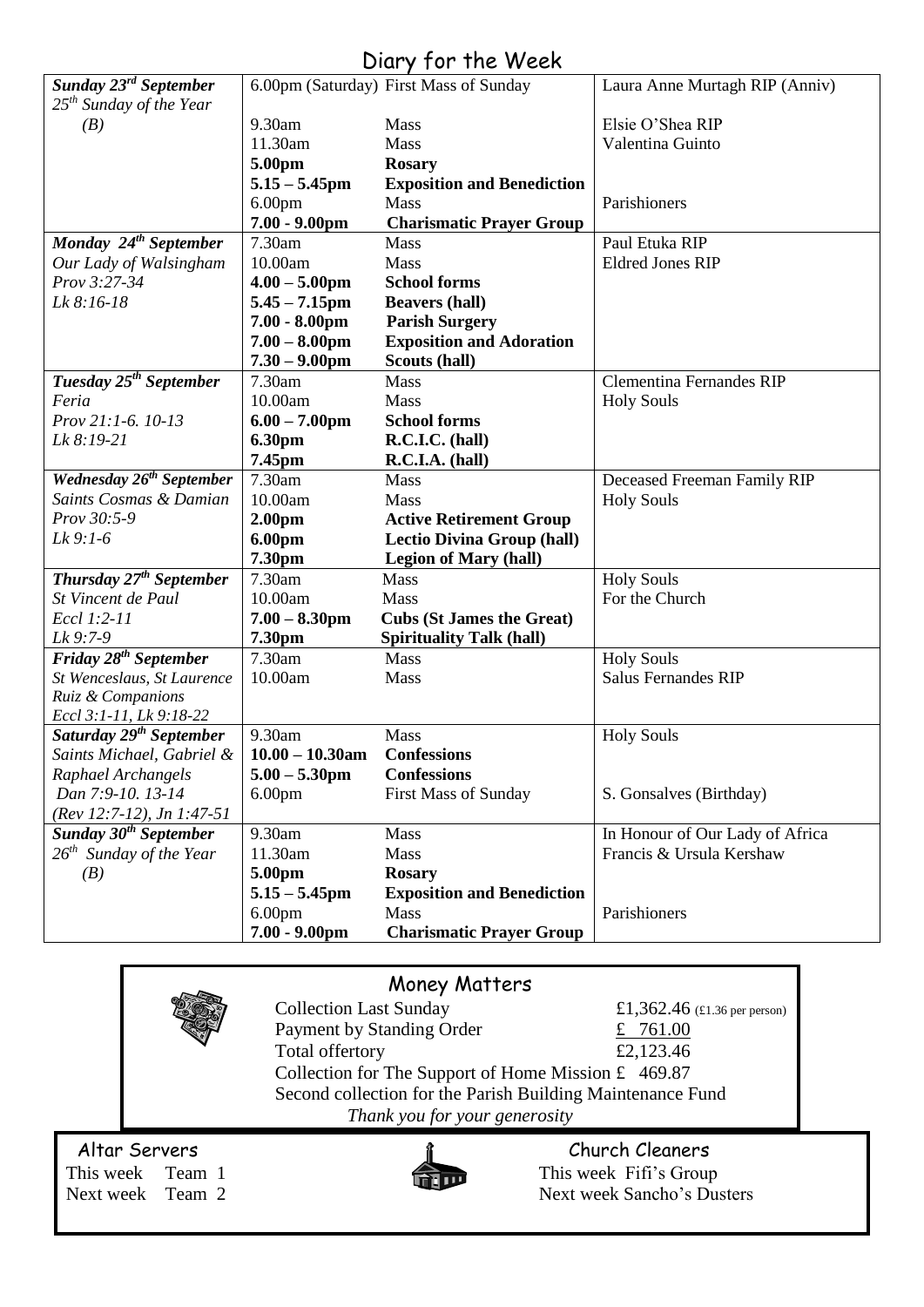# St. Andrew's Parish Notices

# **EUCHARISTIC ADORATION MISSION**

Please join us here at St Andrew's this weekend for our Eucharistic Adoration Mission. We welcome Fr Gary Holmes who is going to talk to us about the benefits of Adoration of the Blessed Sacrament. Fr Gary travels all over the world promoting this type of Adoration which we will celebrate at 5.15pm on Sunday, 23<sup>rd</sup> September. The hope is that this practice will become an established part of parishioners spiritual discipline.

# **CHILDREN'S LITURGY**

The children's Liturgy will be resuming at the 9.30am Mass on Sunday 23<sup>rd</sup> September. Only parents of three year olds will be able to accompany their child into the children's liturgy sessions. **This does mean that there will not be access to the hall toilets during the sessions for members of the congregation**. Due to a small number of volunteers we will have to limit numbers each week so it will be on a first come first served basis and you will need to give your child's name to a catechist to have them ticked off on the register.

# **SECOND COLLECTION**

The second collection this weekend, Sunday 23rd September, will be for the Parish Building Maintenance Fund and this will be our fourth collection. We are raising money so that we can fix the many jobs that are needed for the Church, hall and Priest's house. If you have already contributed – thank you very much.

# **ANNUAL MASS COUNT**

Thank you to our PPC members who for the next four weeks will be counting the numbers,

# **THE RITE OF CHRISTIAN INITIATION OF ADULTS RCIA**

Are you interested in becoming a Catholic or just want to learn more about the Catholic faith? If so, the RCIA group is the place for you. We meet in the Church hall on Tuesday evenings from 7.45pm. Please let the Priests know if you are interested or ring the Parish office and leave your contact details. Our first meeting will be on the Tuesday 25<sup>th</sup> September.

# **SCHOOL REFERENCE FORMS**

There are only two more dates for you to meet with Fr Len (please refer to the list of dates displayed in the porch). Just come along to the Priest House (45 Brook Road) during the times and dates given. Please note that you may still need to complete a Priest Reference form if your child is on a school waiting list/or keep your child on the list. If you have been in the parish for less than 3 years, your previous Parish Priest must also provide a reference or if you regularly attend another parish, please see their Parish Priest for a reference.

# **THE GHANAIAN COMMUNITY**

The Group will be meeting today Sunday 23rd September after the 11.30am Mass in the hall.

# **STEWARDSHIP TALKS: THURSDAYS AT 7.30PM IN THE HALL**

Please join us for St Andrew's An Encounter with the Lord through Spirituality talks. The talks explore some of the spiritualities of the Church and to encounter the Lord. The talks have been very well attended and are on Thursday evenings in the hall starting at 7.30pm. This week the talk is "The Introduction to a Devout Life" with Dr Mark Nash. Please take a leaflet from the porch with all the details. We look forward to welcoming you.

# **RITE OF CHRISTIAN INITIATION OF CHILDREN (R.C.I.C. )**

Rite of Christian Initiation of Children (RCIC) commences Tuesday 25<sup>th</sup> September at 6.30pm in the parish hall. This is for children over the age of 7 years who have not been baptised and for those children in year 5 and over who have not made their First Communion. Children must be accompanied by an adult. This session is for registration and an introductory lesson and will last one hour.

# **NEW EMAIL ADDRESS**

Please note we have a new email address: [thorntonheath@rcaos.org.uk.](mailto:thorntonheath@rcaos.org.uk) The diocese has given us a new email address for our parish in order to comply with the Guide to the General Data Protection Regulation (GDPR). For the immediate future, all emails sent to our old address will automatically be re-routed to our new one so we will still receive them, but please do make a note of our new address.

# **MASS OFFERING BOOKINGS THROUGH PAYPAL**

The parish now has the facility for you to book your mass intentions and donate through paypal. You can do this from anywhere in the world, all you need is a computer and the internet. On our website you will find this facility